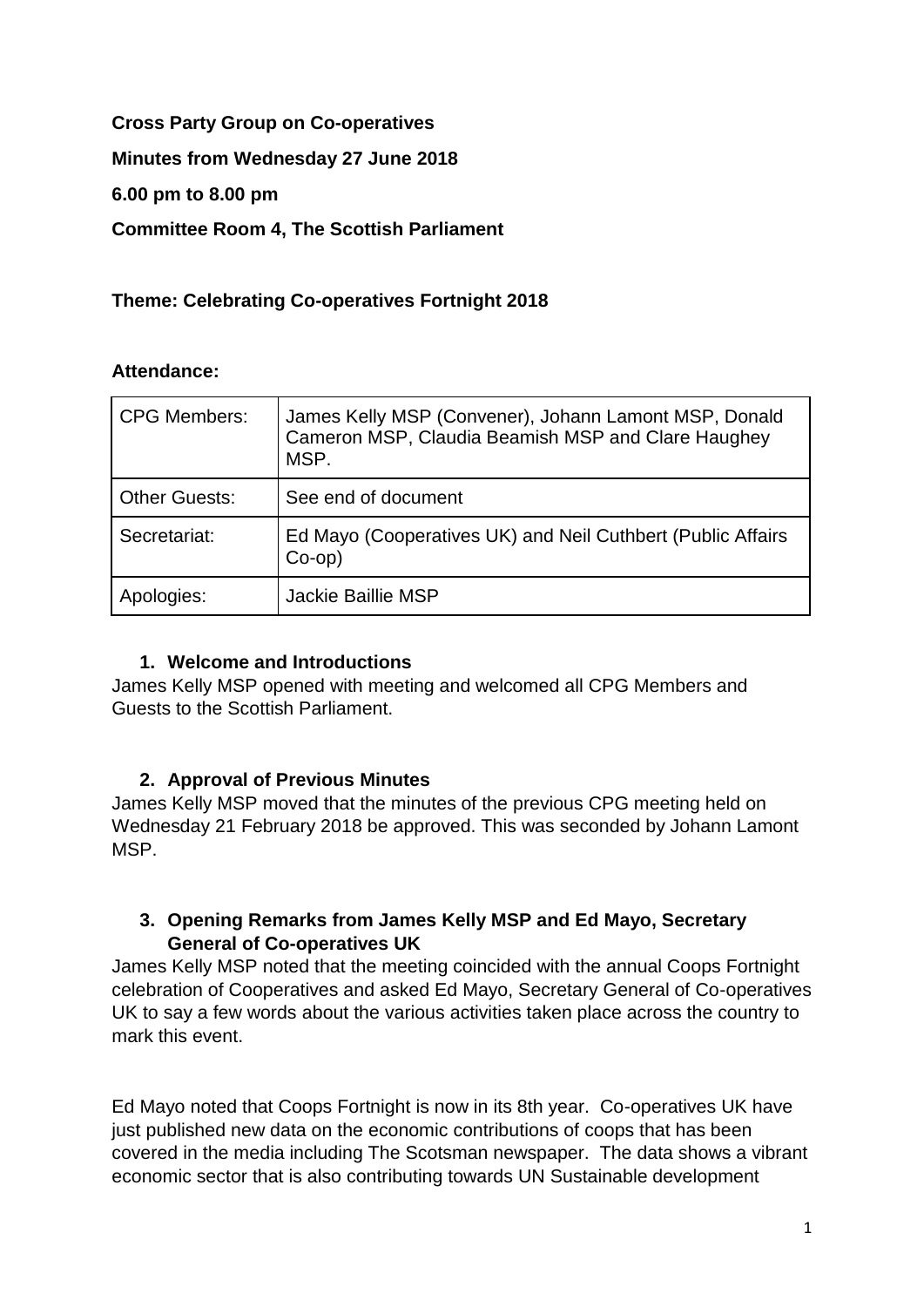goals. Scottish farming coops have been really successful and this is especially relevant as the UK leaves the EU and the Common Agricultural Policy framework. Brexit is bringing the benefits of cooperation amongst farmers into sharp relief and this is to be welcomes.

A good example of a successful new cooperative in a rural location is Glen Wyvis distillery. This has been a big success and is continuing to grow and involve more local people with its success.

The Chair thanked Ed Mayo for all he has done to support the work of the CPG and Scottish cooperatives more generally. He then invited the three Scottish cooperatives present to speak and say a few words about how they make a difference to their communities.

## **4. How Scottish Co-ops make a difference to their Communities**

### **a. Greencity Wholefoods**

James Kelly MSP welcomed John Niven, Kirsty Warren, Lucy Harding, Craig McCormack and Leigh Galletly from Greencity Wholefoods to the meeting and invited them to deliver their presentation.

There are 42 staff at Greencity Wholefoods and their democratic structure is critical to their success. Worker coops practice democracy day to day and this approach is liberating and empowering for the staff.

The priority for Greencity Wholefoods in terms of public policy is to see more responsible procurement across government and local authorities in Scotland.

### **b. Scotmid Co-operative**

James Kelly MSP welcomed Harry Cairney (President) and Shirley MacGillivray (Deputy Secretary) from Scotmid Co-operative to the meeting. Harry advised that Scotmid will be 160 years old next year and he outlined new initiatives being put in place to benefit members and communities such as Community Connect. Scotmid is committed to supporting the cooperative economy in Scotland and the UK and welcomes Coops Fortnight initiative.

### **c. West Whitlawburn Housing Co-operative**

James Kelly MSP welcomed Paul Farrell (Director), Susan Paton (Projects Officer) and Anne Anderson (Chairperson) from West Whitlawburn Housing Co-operative to the meeting. Paul Farrell gave a presentation and took questions. He advised that tenant satisfaction is high at West Whitlawburn and compares well with other social housing organisations. Digital inclusion is a priority and tenants have access to high speed broadband without signing up to long term contracts from established providers like BT, Virgin and Sky.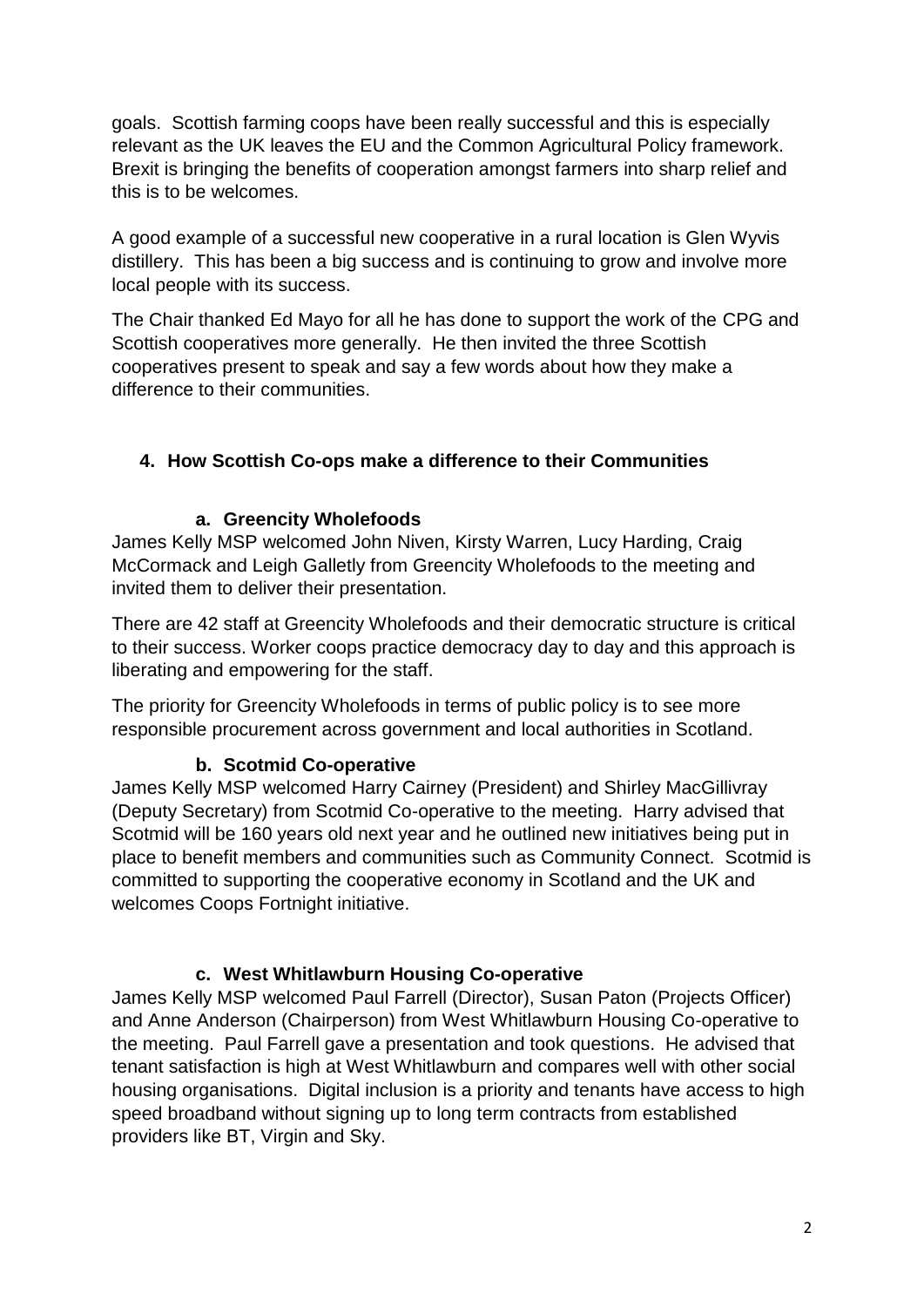#### **5. Questions and Answer Session from CPG Members**

James Kelly MSP opened the floor to questions from CPG Members and Guests. The meeting discussed the suggestion of further work on housing Co-operatives in Scotland. The need was highlighted by the fact that few housing co-operatives have been established in Scotland in recent years. The meeting agreed this would be the focus of future work and asked the Secretariat for further details of how this would be undertaken.

#### **6. Networking Break**

#### **7. Thanks and Date of Next Meeting**

James Kelly MSP thanked all CPG Members and guests for their attendance and participation, especially those organisations that presented. He noted that the next meeting of the CPG would take place at 6pm on Wednesday 26<sup>th</sup> September 2018 in Committee Room 4.

#### *The meeting was adjourned.*

| <b>First name</b> | <b>Surname</b>   | Organisation                                   |
|-------------------|------------------|------------------------------------------------|
| Eric              | Calderwood       | University of Stirling                         |
| Keri              | <b>Davies</b>    | <b>University of Stirling</b>                  |
| Taimi             | Venho            | Edinburgh Wholefood Co-operative Limited       |
| <b>Ben</b>        | McLeish          | Public Affairs Co-operative Ltd                |
| Charles           | <b>Sim</b>       | Fenwick Weavers Co-operative Ltd               |
| Richard           | <b>McCready</b>  | The Scottish Co-operative Party                |
| <b>Kirsty</b>     | Connell          | Scottish Midland Co-operative Society Limited  |
| Nathan            | <b>Bower-Bir</b> | Edinburgh Student Housing Co-operative Limited |
| Angus             | Coull            | <b>Fair Trade Sports Balls Limited</b>         |
| <b>Martin</b>     | Meteyard         | <b>Co-operative Business Consultants</b>       |
| Ed                | Mayo             | Co-operatives UK                               |
| James             | Kelly            | <b>Scottish Parliament</b>                     |
| Paul              | Farrell          | West Whitlawburn Housing Co-operative          |
| Susan             | Paton            | West Whitlawburn Housing Co-operative          |
| Anne              | Anderson         | West Whitlawburn Housing Co-operative          |
| Harry             | Cairney          | <b>Scotmid Co-operative</b>                    |
| Adrian            | Shaw             | Awesome Energy                                 |
| <b>Steve</b>      | West             | The Graphics Company                           |
| John              | <b>Niven</b>     | <b>GreenCity Wholefoods</b>                    |
| <b>Kirsty</b>     | Warren           | <b>Greencity Wholefoods</b>                    |
| Lucy              | Harding          | <b>Greencity Wholefoods</b>                    |
| Craig             | <b>McCormack</b> | <b>Greencity Wholefoods</b>                    |
| Leigh             | Galletly         | <b>GreenCity Wholefoods</b>                    |
| <b>Shirley</b>    | MacGillivray     | <b>Scotmid Co-operative</b>                    |

# **Guests in attendance**